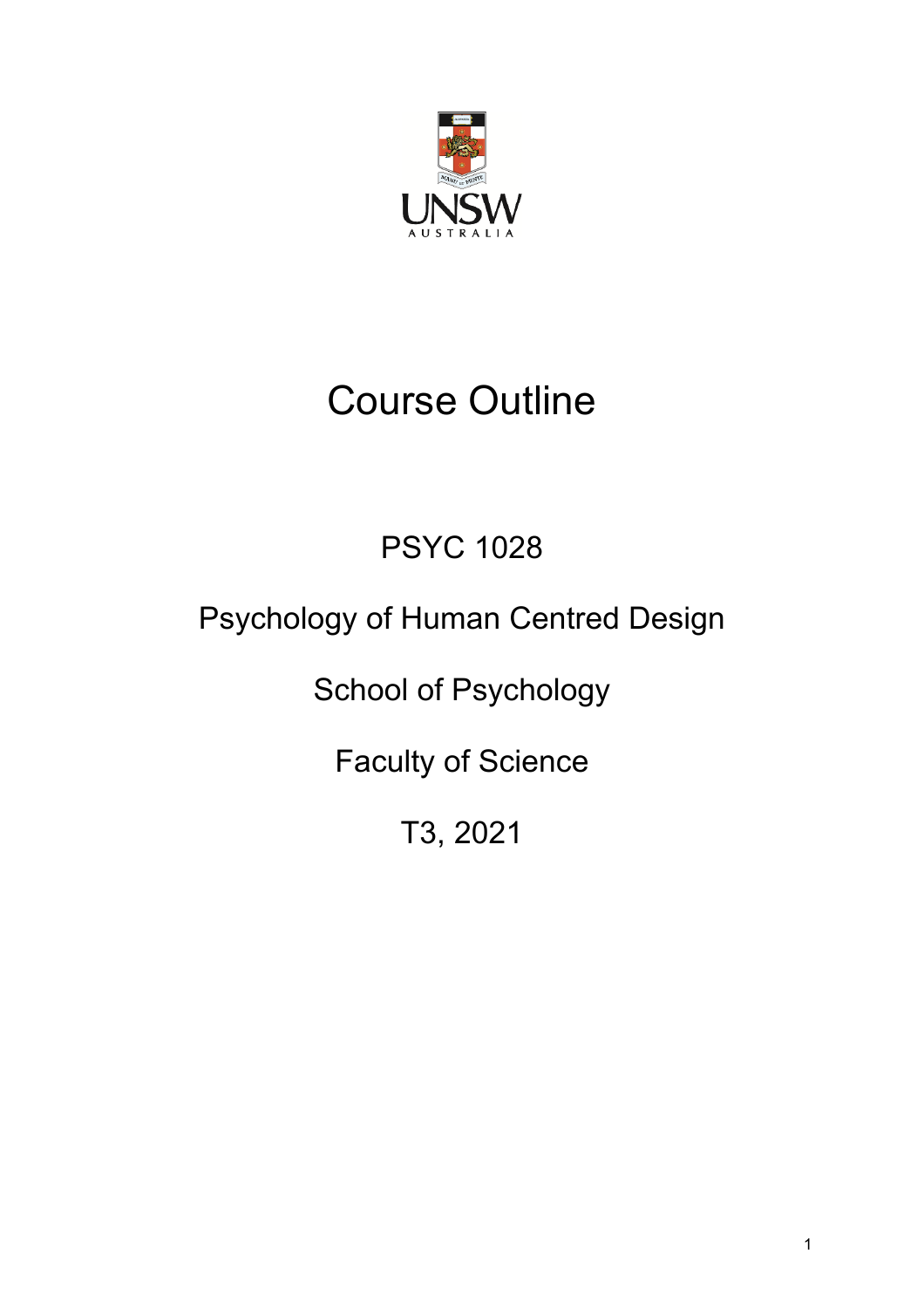## 1. **Staff**

| <b>COURSE COORDINATOR AND LECTURER</b> |                      |                                   |  |  |
|----------------------------------------|----------------------|-----------------------------------|--|--|
| <b>Name</b>                            | <b>Email</b>         | <b>Contact &amp; Availability</b> |  |  |
| Prof. Joel Pearson                     | jpearson@unsw.edu.au | By email/By appointment.          |  |  |
| <b>COURSE ASSISTANT &amp; TUTOR</b>    |                      |                                   |  |  |
| TBA See Moodle.                        |                      |                                   |  |  |

# **2. Course information**

Units of credit: 6

Pre-requisite(s): N/A

Teaching times and locations: Online

*http://timetable.unsw.edu.au/2021/PSYC1028.html#S1*

### **2.1 Course summary**

This subject focuses students on understanding how psychology and cognitive science underpin the creative practices, processes and methods that lead to innovation. Students will be introduced to the concepts of human centred design, blended with fundamental principles of psychology and cognitive science. The subject begins with identifying conditions required for the emergence of ideas, inspiration and change through examining historical cases of innovation. Over the course of the subject, students will engage with a transdisciplinary range of frameworks and methods for entrepreneurial innovation, creative thinking, ideation and prototyping by imagining a new solution to an identified problem. The course is taught by USNW science academics and many industry professionals, to bring real world experience to the course.

### **2.2 Course aims**

This course is founded in human behaviour and cognitive science. It aims to provide students with a basic understanding of cognitive science, motivational theories, behavioural economics, neural processes and social influences; this fundamental knowledge will be used to dive deeper into the innovation frameworks used by industry to create new products, services and technology. The course will also provide students with a basic understanding of Design thinking methods and processes from industry experts. It aims to foster values such as risk-taking and inquisitiveness in research, develop high level analytical and creative practices, and encourage an explorative attitude towards the design and innovation process that bridges fundamenal research and applied industry work.

### **2.3 Course learning outcomes (CLO)**

At the successful completion of this course you (the student) should be able to:

- 1. Demonstrate knowledge and understanding of the major psychological concepts, principles of behavioural economics and cognitive science that underpin human centred design
- 2. Apply research methods and scientific thinking to identify, analyse and define problems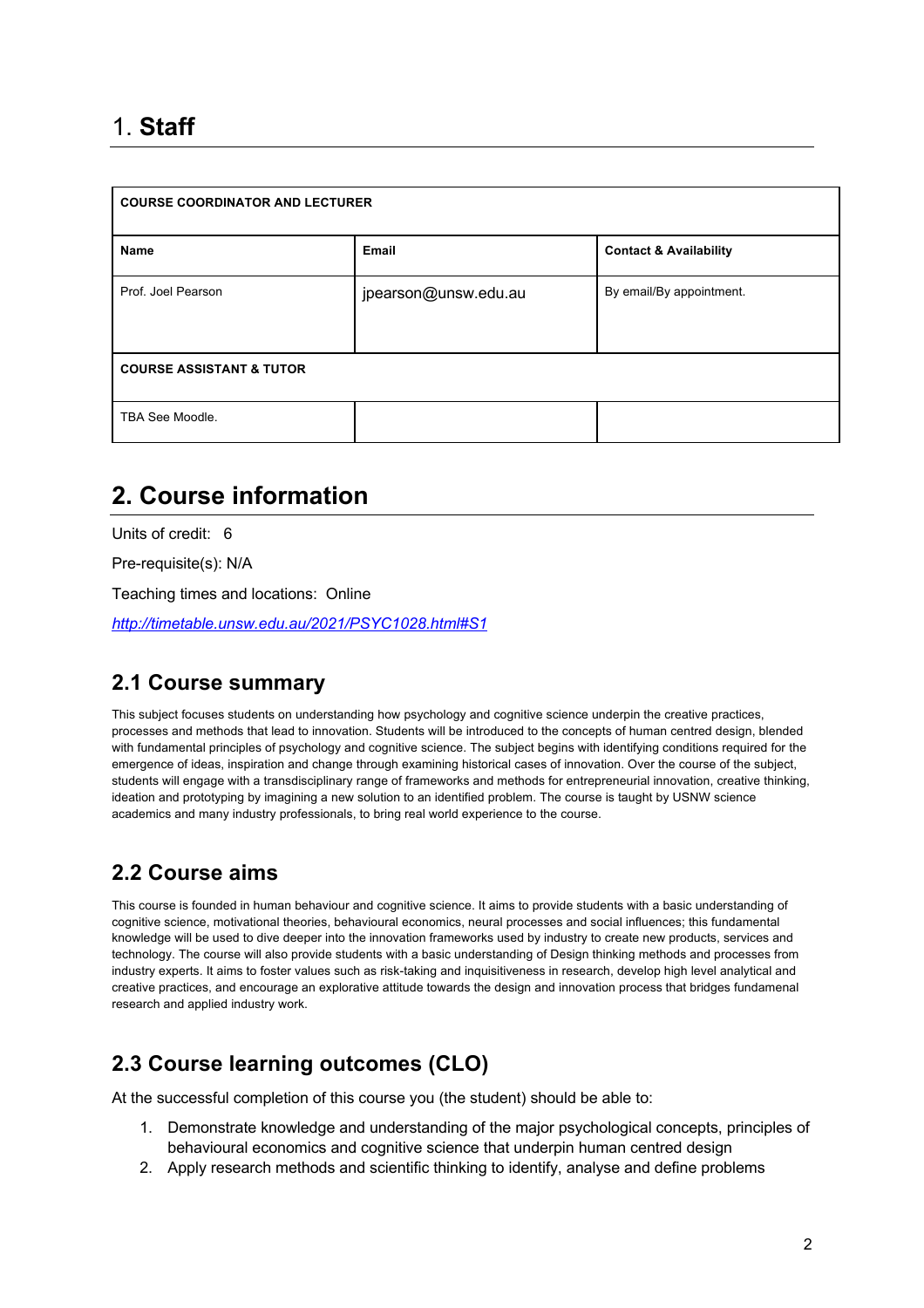- 3. Apply scientific thinking and processes of human centred design to evaluate solutions for an identified problem
- 4. Propose and prototype innovative solutions to an identified problem
- 5. Develop effective communication skills in Psychology including the ability to: critically evaluate research and methodologies and write in a variety of formats

### **2.4 Relationship between course and program learning outcomes and assessments**

| Course<br>Learning<br>Outcome<br>(CLO) | <b>LO Statement</b>                                                                                                                                                                | <b>Program Learning</b><br><b>Outcome (PLO)</b> | <b>Related Tasks &amp;</b><br><b>Assessment</b> |
|----------------------------------------|------------------------------------------------------------------------------------------------------------------------------------------------------------------------------------|-------------------------------------------------|-------------------------------------------------|
| CLO <sub>1</sub>                       | Demonstrate knowledge and understanding of the<br>major psychological concepts, principles of<br>behavioural economics and cognitive science that<br>underpin human centred design | [PLO 1,2]                                       | [1, 2, 3]                                       |
| CLO <sub>2</sub>                       | Apply research methods and scientific thinking to<br>identify, analyse and define problems                                                                                         | [PLO 2,3,4,5,6]                                 | [2, 3]                                          |
| CLO <sub>3</sub>                       | Apply scientific thinking and processes of human<br>centred design to evaluate solutions for an identified<br>problem                                                              | [PLO 2, 3, 4, 6]                                | [1, 2, 3]                                       |
| CLO <sub>4</sub>                       | Propose and prototype innovative solutions to an<br>identified problem                                                                                                             | [PLO 3, 6]                                      | [2, 3]                                          |
| CLO <sub>5</sub>                       | Develop effective communication skills in Psychology<br>including the ability to: critically evaluate research and<br>methodologies and write in a variety of formats              | [PLO 3, 5]                                      | [1, 2, 3]                                       |

|             |                                          |                                                   |                                                   | <b>Program Learning Outcomes</b>                  |                                                       |                           |                                       |
|-------------|------------------------------------------|---------------------------------------------------|---------------------------------------------------|---------------------------------------------------|-------------------------------------------------------|---------------------------|---------------------------------------|
| C<br>L<br>O | 1. Knowledge                             | 2. Research<br><b>Methods</b>                     | 3. Critical<br>Thinking Skills                    | 4. Values and<br><b>Ethics</b>                    | 5.<br>Communication,<br>Interpersonal<br>and Teamwork | 6. Application            | <b>Assessment</b>                     |
|             | Lectures,<br>forums, quizzes Workbook A, | Lectures,<br>forums, quizzes,<br>Workbook B       |                                                   |                                                   |                                                       |                           | Quizzes,<br>Workbook A,<br>Workbook B |
| 2           |                                          | Lectures,<br>forums,<br>Workbook A,<br>Workbook B | Lectures,<br>forums,<br>Workbook A,<br>Workbook B | Lectures,<br>forums,<br>Workbook A,<br>Workbook B | Workbook A.<br>Workbook B                             | Workbook A.<br>Workbook B | Workbook A,<br>Workbook B             |
| 3           |                                          | Workbook A,<br>Workbook B                         | Lectures,<br>forums,                              | Lectures.<br>forums,                              |                                                       | Lectures,<br>forums,      | Quizzes,<br>Workbook A.<br>Workbook B |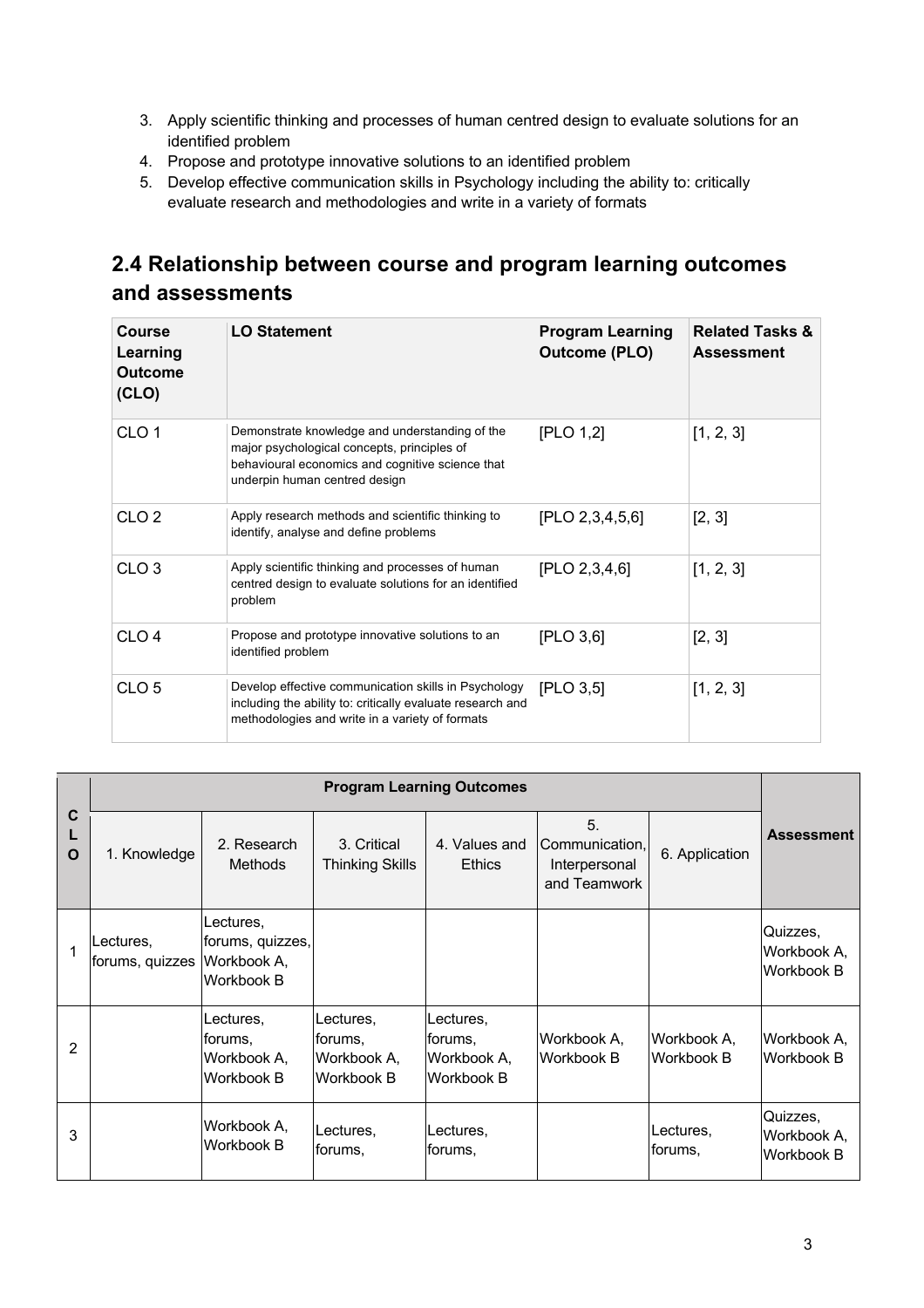|   | Workbook A,<br>Workbook B             | Workbook A,<br><b>Workbook B</b> |                                      | Workbook A,<br>Workbook B |                                       |
|---|---------------------------------------|----------------------------------|--------------------------------------|---------------------------|---------------------------------------|
| 4 | Workbook B                            |                                  |                                      | Workbook B                | Workbook A,<br>Workbook B             |
| 5 | Workbook A,<br>Workbook B,<br>quizzes |                                  | Workbook A,<br>Workbook B,<br>Forums |                           | Quizzes,<br>Workbook A,<br>Workbook B |

| <b>School of Psychology Graduate</b><br>Attributes <sup>1</sup> | <b>Level of Focus</b><br>$0 = No$ focus<br>$1 =$ Minimal<br>$2 =$ Minor<br>$3 =$ Major | <b>Activities/Assessment</b>                                                                                                                                                                                                                                                                                                                                                                                                                                                                                                                                                                                                                                                                                                                                                                           |
|-----------------------------------------------------------------|----------------------------------------------------------------------------------------|--------------------------------------------------------------------------------------------------------------------------------------------------------------------------------------------------------------------------------------------------------------------------------------------------------------------------------------------------------------------------------------------------------------------------------------------------------------------------------------------------------------------------------------------------------------------------------------------------------------------------------------------------------------------------------------------------------------------------------------------------------------------------------------------------------|
| 1. Research, inquiry and analytical<br>thinking abilities       | 3                                                                                      | You will extend your knowledge of the psychology of<br>innovation through online lectures and optional readings.<br>Knowledge of course content will be assessed in the<br>quizzes and both assignments.<br>The progressive Workbook assignments will enable you to<br>extend your research skills and allow them to develop<br>competence in using databases such as PsycInfo and<br>PSYCarticles. In completing the assignments, you will be<br>required to demonstrate reading beyond the recommended<br>texts and incorporate a body of evidence for relevant<br>principles of cognitive and psychological science. These<br>two assignments will require you to critically assess and<br>analyse existing problems, products, services, and<br>strategically assess opportunities for innovation. |
| 2. Capability and motivation for<br>intellectual development    | $\overline{2}$                                                                         | The online delivery of course content requires you to be<br>responsible for keeping up to date with lectures and<br>assessments thereby showing commitment to your own<br>learning experience. Course discussion forums will provide<br>you with the opportunity to discuss/question/evaluate<br>concepts covered in the course.<br>The two assignments will focus your ability to apply<br>principles from scientific research on solving real world<br>problems. Reflective components of the lectures and<br>assignments will promote personal intellectual growth.                                                                                                                                                                                                                                 |
| 3. Ethical, social and professional<br>understanding            | 3                                                                                      | Lecture content and readings will cover the ethical<br>considerations of designing and building new innovations.<br>You will be required to conduct user research in an ethical,<br>social and professional manner. You will be encouraged to<br>reflect on how the innovation process can be conducted in<br>ethical and socially responsible ways. Additionally, you will<br>be introduced to ways in which innovation can be used both<br>for social good and for social harm.                                                                                                                                                                                                                                                                                                                      |
| 4. Communication                                                | 2                                                                                      | You will be required to demonstrate strong skills in                                                                                                                                                                                                                                                                                                                                                                                                                                                                                                                                                                                                                                                                                                                                                   |

<sup>1</sup> The Graduate Attributes of the *Australian Undergraduate Psychology Program* was produced as part of the Carrick Associate Fellowship project, "Sustainable and evidence-based learning and teaching approaches to the undergraduate psychology curriculum", and "Designing a diverse and future-oriented vision for undergraduate psychology in Australia", a Discipline based Initiative funded by the Carrick Institute for Learning and Teaching in Higher Education (see Appendix II), and supported by the Australian Psychological Society, and the University of New South Wales (School of Psychology; Learning and Teaching @UNSW).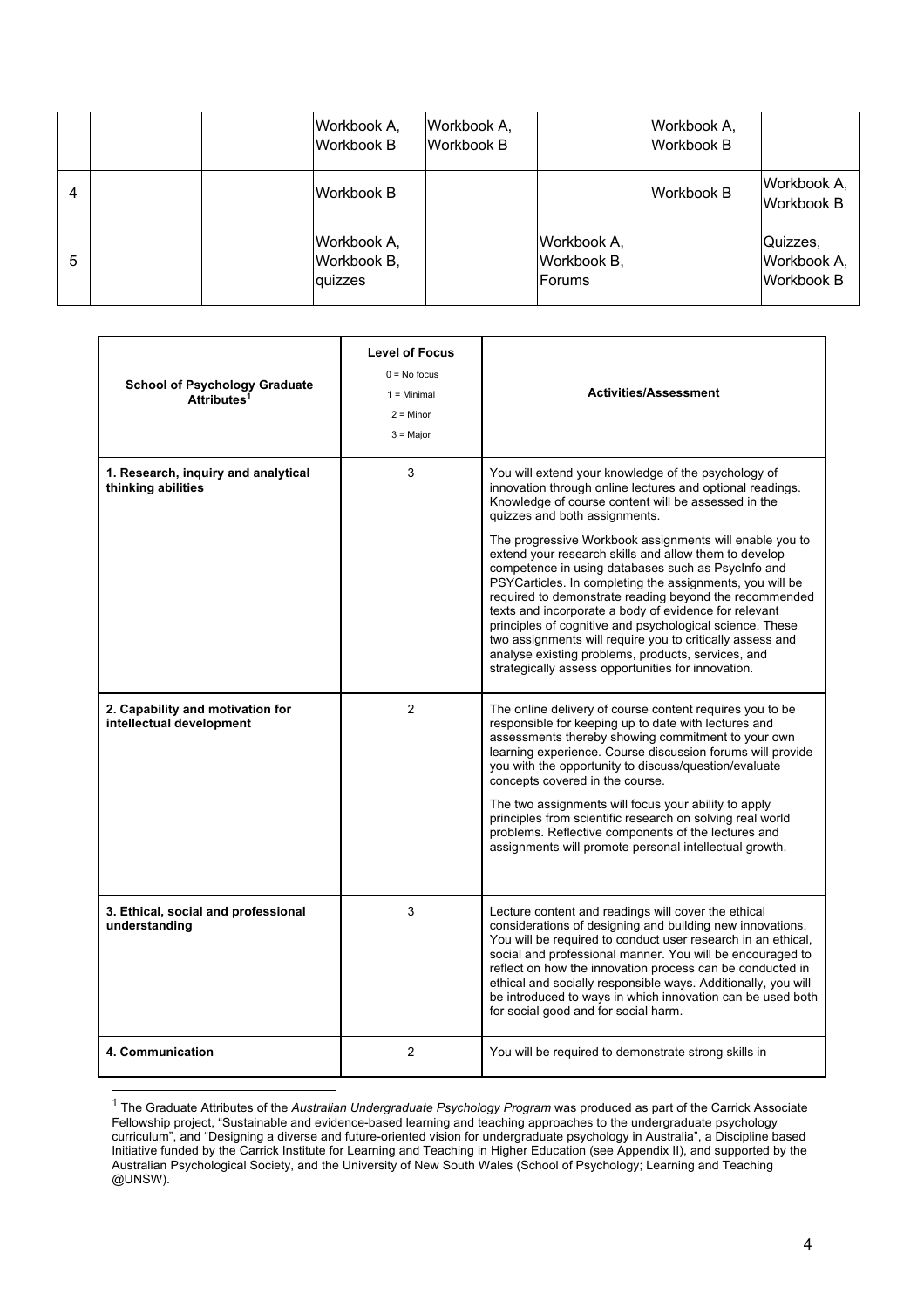|                                                     |   | communication whilst testing and collecting user insights.<br>Your ability to communicate clearly and concisely will be<br>assessed via the two workbook assignments.                                                                                                                                                                                                                                                                                                                                     |
|-----------------------------------------------------|---|-----------------------------------------------------------------------------------------------------------------------------------------------------------------------------------------------------------------------------------------------------------------------------------------------------------------------------------------------------------------------------------------------------------------------------------------------------------------------------------------------------------|
| 5. Teamwork, collaborative and<br>management skills |   | You will demonstrate self-management by way of online<br>completion of lecture content and assessments. You will<br>demonstrate teamwork and collaboration by participating in<br>other peers' user research and testing experiments.                                                                                                                                                                                                                                                                     |
| 6. Information literacy                             | 3 | You will demonstrate effective use of information and<br>information technology by accessing course content via<br>Moodle and contributing to the forums. The quizzes will<br>give you an opportunity to reflect on your understanding of<br>the materials and to adjust your learning strategies to<br>optimize your results. The written assignments will require<br>you to locate and critically evaluate relevant research<br>literature and incorporate feedback into part two of the<br>submission. |

# **3. Strategies and approaches to learning**

### **3.1 Learning and teaching activities**

A number of different strategies are used to convey psychological theories and illustrate the practical application of these theories in industry. Strategies include formal lectures and the use of case studies, practical examples and research findings to illustrate points of interest.

The lecture content of this course is presented entirely online via the Moodle eLearning website. The lectures will be delivered in video format (closed-captioned). PDF copies of the delivered content will be made available; not in a presented format, rather a format with additional comments so that as stand-alone pieces they are comprehensive. Students should watch the lectures and write separate notes to maximize their understanding and retention of the material. Lectures for the entire course will be available from week 1, allowing students to move through the course at their own pace.

Assignments will be released periodically throughout the course. This staggered release format is designed to encourage "distributed practice" in combination with the self-paced, exploratory lecture format.

The lecture material and optional readings will provide students with the information required to gain an in-depth knowledge of psychology and the innovation processes.

The discussion forum provides students with an opportunity to question and clarify the concepts and ideas mentioned in the lectures. Students are strongly encouraged to engage with this forum by posting questions or comments, and reading, answering, or replying to other student's posts to enhance understanding of the content, critical thinking, and written communication skills.

Periodic quizzes will provide students with an opportunity to demonstrate their understanding of examinable course material. Timely completion of the weekly quizzes will assist students in gaining a proper understanding of each topic so that this knowledge can be built on in future content.

The Workbook assignments will give students an opportunity to consolidate their learning of course material and to demonstrate independent research and analytical skills.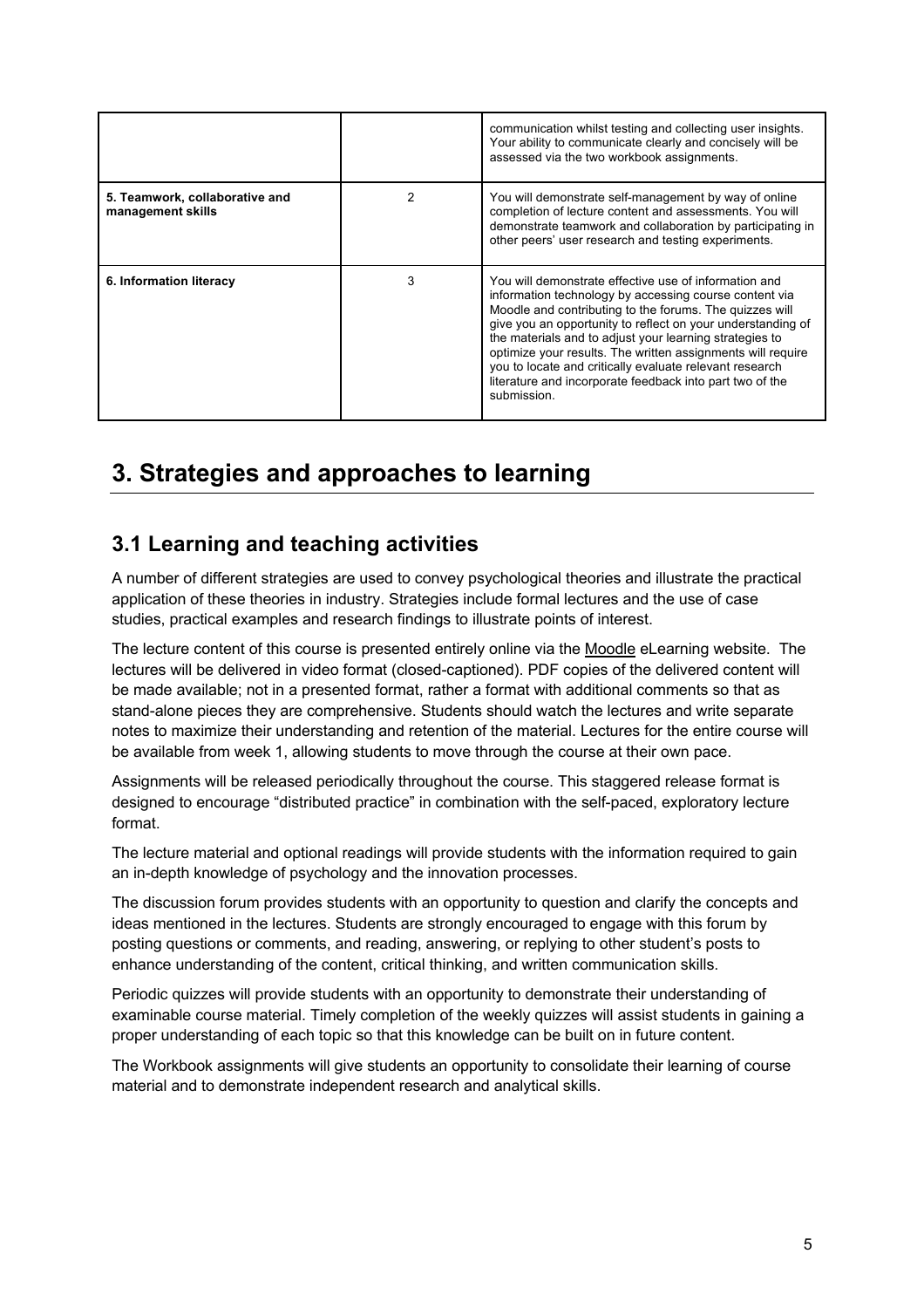### **3.2 Expectations of students**

All news updates and announcements will be made on the 'Announcements' forum on the Moodle page and/or by email. It is the student's responsibility to check Moodle and their student emails regularly to keep up to date. All students must read the Course Outline. Although this is an online course, it is expected that students dedicate the same amount of time each week to studying for this course as they would for an 'on-campus' course.

Given that the course content and some assessable components are delivered online, it is the responsibility of the student to ensure that they have access to a computer with a stable internet connection and a browser capable of handling the features of the Moodle eLearning website and any of its content. There will be no special consideration granted due to internet connection or computer issues arising from the use of a non-UNSW computer. If an internet disconnection takes place during an assessment/exam, there will be no way of changing a mark (these will be allocated for whatever progress was saved). To help students establish whether or not their computer/internet access is suitable for the online exam/s, a test quiz is available. This quiz will not contribute to final marks and will be able to be completed multiple times in order to test computer/internet connection prior to assessments/exams.

The Moodle forum should be the first line of contact with the Course Coordinator (meeting requests, personal or Disability Support matters can be sent by email in the first instance). Due to the online nature of the course, under no circumstances are specific quiz questions/answers to be discussed online or via email, such matters can only be discussed during face-to-face appointments with the Course Coordinator.

Students registered with Disability Services must contact the course coordinator immediately if they intend to request any special arrangements for later in the course, or if any special arrangements need to be made regarding access to the course material. Letters of support must be emailed to the course coordinator as soon as they are made available.

It is expected that students are aware of UNSW Assessment policy and understand how to apply for special consideration if they are unable to complete an assignment/exam due to illness and/or misadventure.

It is expected that students have read through the School of Psychology Student Guide.

## **4. Course schedule and structure**

[This course consists of 18 hours of class contact hours. You are expected to take around an additional 18 hours of non-class contact hours to complete assessments, readings and exam preparation.]

**The lecture content primarily runs in two streams A and B. A focuses on the psychology of innovation, while B is more focused on learnings from practitioners working in industry.** 

| Week   | <b>Topic [Module]</b>                                                                                                                     | <b>Activity [Learning</b><br>opportunity] | <b>Related</b><br><b>CLO</b> |
|--------|-------------------------------------------------------------------------------------------------------------------------------------------|-------------------------------------------|------------------------------|
| Week 1 | <b>1A:</b> Introduction to the course:<br>Psychology of human centred design<br><b>1B:</b> History of great innovations and<br>innovators | Refer to Moodle                           | 1,3                          |
| Week 2 | <b>2A:</b> The mind of the innovator                                                                                                      | Refer to Moodle                           | 1,2                          |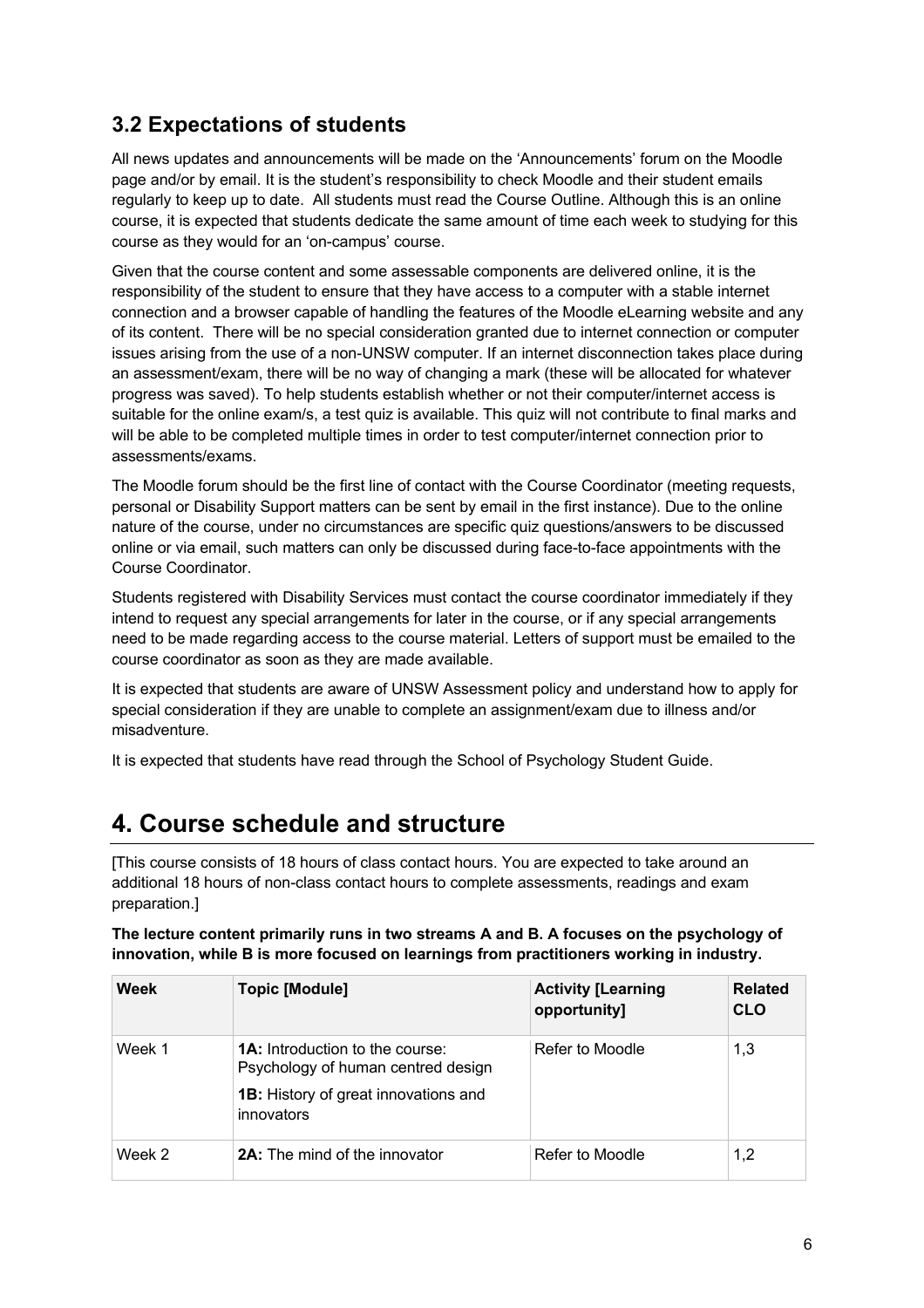|         | <b>2B:</b> Introduction to innovation frameworks                                                                                       |                 |         |
|---------|----------------------------------------------------------------------------------------------------------------------------------------|-----------------|---------|
| Week 3  | 3A: The psychology of user/human<br>needs<br>3B: Ethnographic research skills                                                          | Refer to Moodle | 1,2,5   |
| Week 4  | 4A: The psychology of investigating<br>users and testing solutions<br>4B: Analysing research data, extracting<br>findings and insights | Refer to Moodle | 1,2,3,5 |
| Week 5  | <b>5A:</b> The psychology of creativity<br>5B: Ideation techniques and<br>methodologies                                                | Refer to Moodle | 1,2,3,5 |
| Week 6  | No classes this week                                                                                                                   |                 |         |
| Week 7  | 7A: Accessibility, inclusivity and co-<br>design<br><b>7B:</b> Prototyping prep and methodologies                                      | Refer to Moodle | 2,3,4,5 |
| Week 8  | 8A: Testing solutions<br>8B: Iteration                                                                                                 | Refer to Moodle | 3,4,5   |
| Week 9  | 9A: The mind of the founder<br>9B: Storytime with an entrepreneur                                                                      | Refer to Moodle | 1,3,4,5 |
| Week 10 | 10A: Innovation Culture and Wellbeing                                                                                                  | Refer to Moodle | 1,5     |

# **5. Assessment**

| <b>Assessment task</b>                                                                                                                | Weight | Learning            | Graduate               | Date of                                    |                                                                        | Feedback |                     |            |
|---------------------------------------------------------------------------------------------------------------------------------------|--------|---------------------|------------------------|--------------------------------------------|------------------------------------------------------------------------|----------|---------------------|------------|
| All assessments in this<br>course have been<br>designed and<br>implemented in<br>accordance with<br><b>UNSW Assessment</b><br>Policy. |        | outcome<br>assessed | attributes<br>assessed | Release                                    | <b>Submission</b>                                                      | Who      | When                | <b>How</b> |
| Periodic quizzes<br>(immediate feedback)                                                                                              | 20%    | 1, 2 & 5            | 1, 2 & 3               | 12:00 am<br>Monday,<br>Weeks 3, 5,<br>& 10 | 11:59pm<br>Sunday,<br>Weeks 3, 5,<br>& 10<br>(one week to<br>complete) | Online   | Weeks 4, 6,<br>& 10 | Online     |
| Workbook A                                                                                                                            | 35%    | 1, 285              | 1, 2, 3, 4, 5<br>& 6   | Monday<br>Week 2                           | 11:59 pm<br>Sunday,                                                    | Online   | Week 9              | Online     |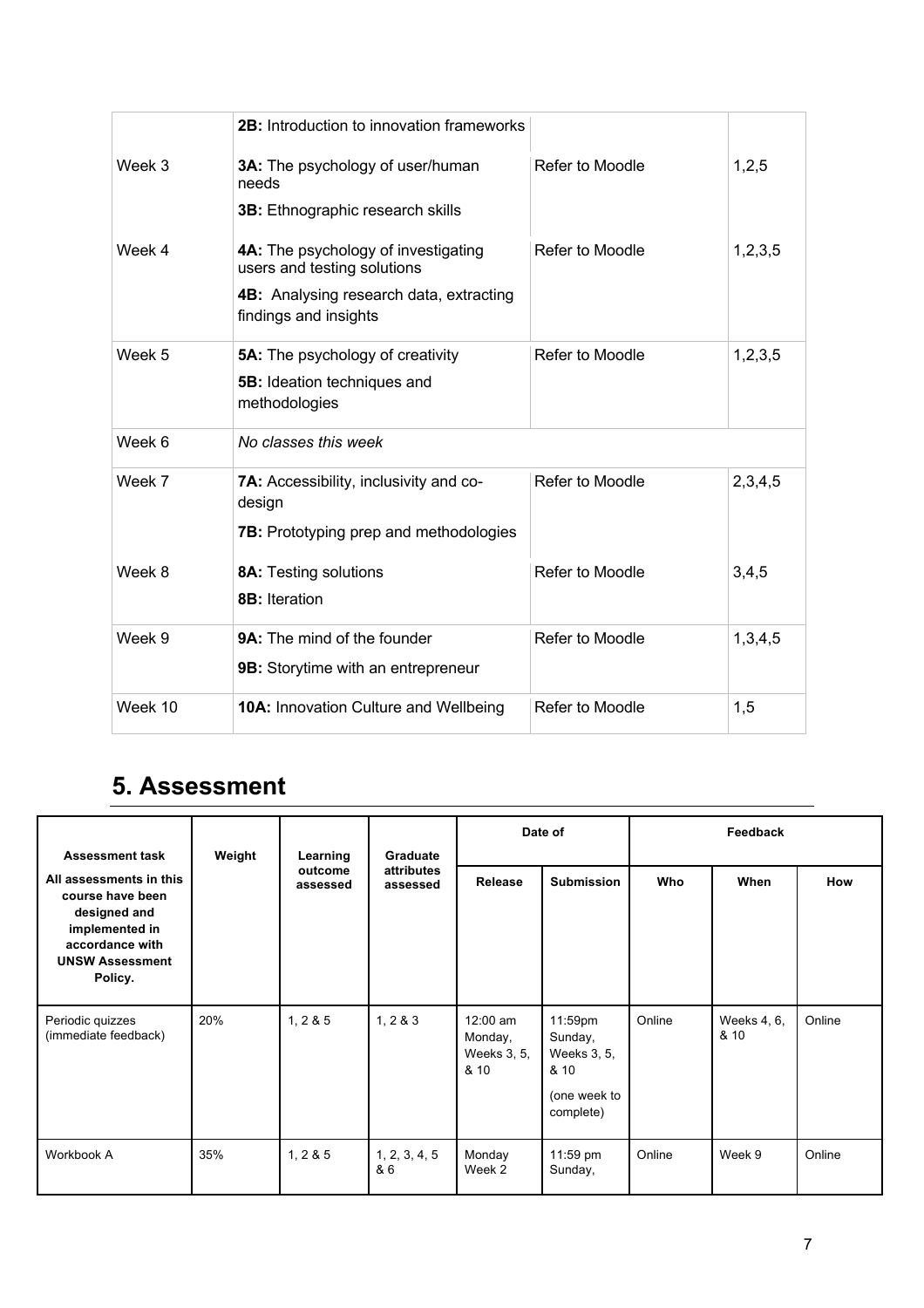|            |     |             |                      |                  | Week 6                             |        |         |        |
|------------|-----|-------------|----------------------|------------------|------------------------------------|--------|---------|--------|
| Workbook B | 45% | 2, 3, 4 & 5 | 1, 2, 3, 4, 5<br>& 6 | Monday<br>Week 7 | 11:59 pm<br>Friday day,<br>Week 11 | Online | Week 14 | Online |

Periodic quizzes (20% of your final mark): These quizzes will be based on lecture material covered in weeks 2 through 10. Each quiz will consist of 20 multiple-choice questions which you must answer in 15 minutes (approximately 45 seconds should be spent on each question). In accordance with UNSW Assessment Policy the quizzes will be completed online and require a stable internet connection. Quizzes may not be attempted twice, and must be attempted during the window they are open. Feedback for each quiz will be released once a) the submission window has closed, and b) all students have taken the quiz.

**Workbook Part A (35% of final mark):** You are required to complete a project in 2 parts: Part A and Part B. In Part A you will submit process work based on material from weeks 1-4, guided by a provided framework and activities. Part A will require you to 1) identify a problem area/hypothesis; 2) design a research plan; 3) conduct semi-structured interviews; 4) synthesise insights from collected data; & 5) reflect on the process. In accordance with UNSW Assessment Policy the assignment must be submitted online via Turnitin. No paper or emailed copies will be accepted. Assessments will receive a deduction of 5% for every day late. Any assignment submitted after feedback is returned will receive a 0 unless prior exemption has been granted.

**Workbook Part B (45% of your final mark; due week 11):** Workbook Part B requires you to continue from where you left off at the end of Part A, and will include human centred design and research activities based on material from weeks 5-9. Part B will require you to 1) adjust your strategy in response to feedback from Part A; 2) undertake and capture your design and ideation process; 3) collate insights from user testing; 4) suggest iterations and next steps; & 5) reflect on your innovation journey. In accordance with UNSW Assessment Policy the assignment must be submitted online via Turnitin. No paper or emailed copies will be accepted. Assessments will receive a deduction of 5% for every day late. Any assignment submitted after feedback is returned will receive a 0 unless prior exemption has been granted.

**Supplementary assessments will be offered and implemented in accordance with UNSW Assessment Implementation Procedure. Alternative examinations will be subject to approval and implemented in accordance with UNSW Assessment Implementation Procedure. PLEASE SEE THE SCHOOL OF PSYCHOLOGY STUDENT GUIDE (LINK CAN BE FOUND UNDER 'ADMINISTRATIVE MATTERS') TO UNDERSTAND THE SPECIAL CONSIDERATION PROCESS FOR LATE ASSIGNMENTS. THIS IS VERY IMPORTANT AS THIS PROCESS MUST BE FOLLOWED TO MAKE IT FAIR FOR ALL STUDENTS.**

#### **Further information**

UNSW grading system: https://student.unsw.edu.au/grades

UNSW assessment policy: https://student.unsw.edu.au/assessment

### **5.2 Assessment criteria and standards**

*Further information and marking criteria will be provided closer to the release date.* 

### **5.3 Submission of assessment tasks**

**Workbook Part A & B:** In accordance with UNSW Assessment Policy the workbooks must be submitted online via Turnitin. No paper or emailed copies will be accepted.

**Quizzes:** In accordance with UNSW Assessment Policy the quizzes will be completed online and require a stable internet connection. Quizzes may not be attempted twice, and must be attempted during the window it is open.

**Late penalties**: deduction of marks for late submissions will be in accordance with School policy (see: Psychology Student Guide).

**Special Consideration:** Students who are unable to complete an assessment task by the assigned due date can apply for special consideration. Special consideration applications must be submitted to Student Central within 3 working days of the assessment due date along with a physical copy of the supporting documentation. Students who have experienced significant illness or misadventure during the assessment period may be eligible. Only circumstances deemed to be outside of the student's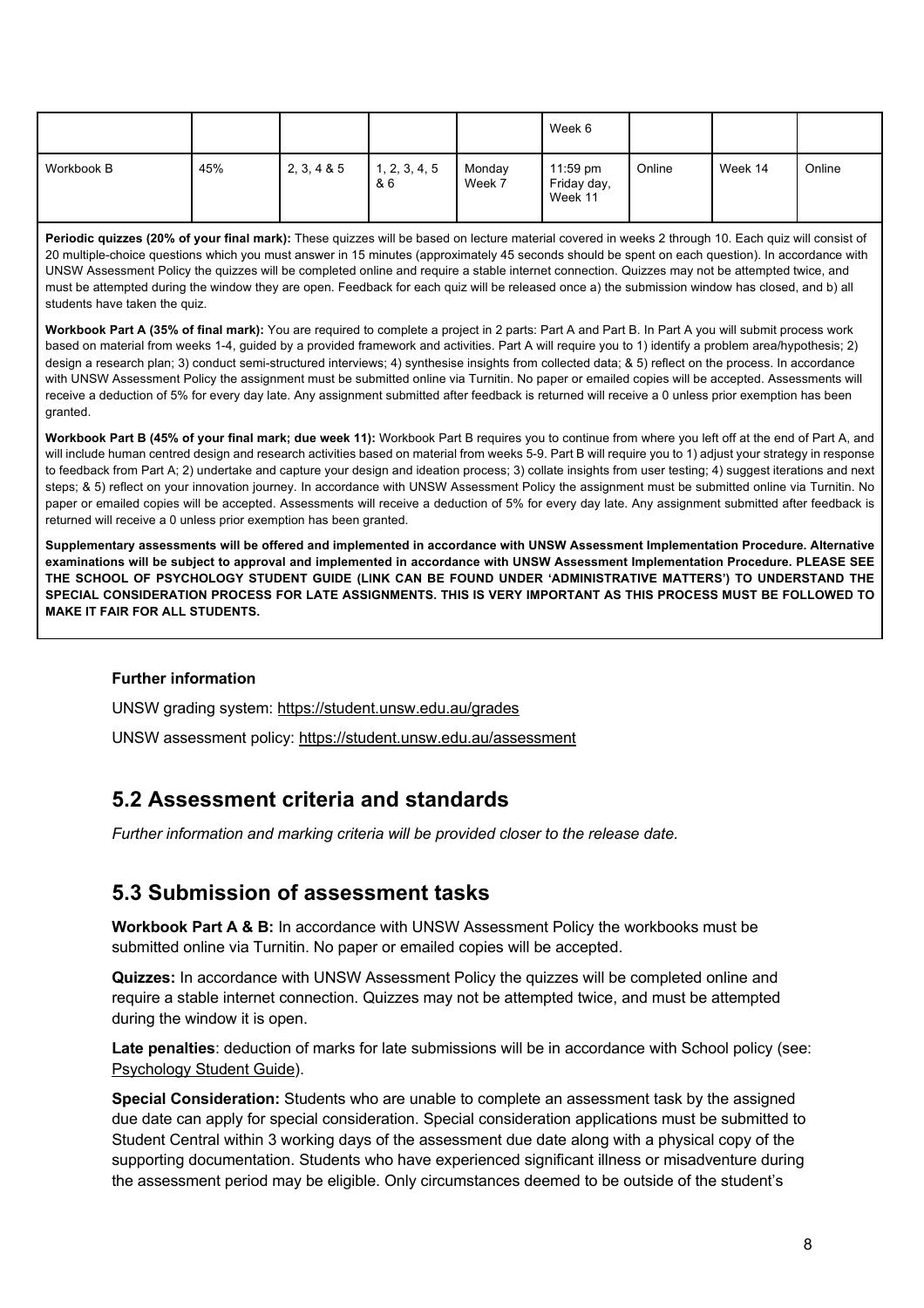control are eligible for special consideration (see - https://student.unsw.edu.au/special-consideration). In the case of take-home assessment tasks, misadventure must occur for at least 3 consecutive days during the assessment period. If approved, students may be given an extended due date to complete take-home assessments, or an alternative assessment may be set.

**Alternative assessments**: will be subject to approval and implemented in accordance with UNSW Assessment Implementation Procedure.

### **5.4. Feedback on assessment**

Feedback on all pieces of assessment in this course will be provided in accordance with UNSW Assessment Policy.

| <b>Assessment</b> | When                                                                             | Who                           | <b>Where</b> | How             |
|-------------------|----------------------------------------------------------------------------------|-------------------------------|--------------|-----------------|
| Quizzes           | Once each<br>quiz's deadline<br>has closed and<br>all students<br>have completed | Tutor/Prof. Joel<br>l Pearson | Online       | Moodle          |
| Workbook A        | 2 weeks after<br>submission due   Pearson<br>date                                | Tutor/Prof. Joel              | Online       | <b>Turnitin</b> |
| Workbook B        | 2 weeks after<br>submission due<br>date                                          | Tutor/Prof. Joel<br>l Pearson | Online       | <b>Turnitin</b> |

# **6. Academic integrity, referencing and plagiarism**

**Referencing** is a way of acknowledging the sources of information that you use to research your assignments. You need to provide a reference whenever you draw on someone else's words, ideas or research. Not referencing other people's work can constitute plagiarism. Any reference style may be employed in this course, however the style chosen must be consistent.

Further information about referencing styles can be located at https://student.unsw.edu.au/referencing

**Academic integrity** is fundamental to success at university. Academic integrity can be defined as a commitment to six fundamental values in academic pursuits**:** honesty, trust, fairness, respect, responsibility and courage.*<sup>2</sup>* At UNSW, this means that your work must be your own, and others' ideas should be appropriately acknowledged. If you don't follow these rules, plagiarism may be detected in your work.

Further information about academic integrity and **plagiarism** can be located at:

- The *Current Students* site https://student.unsw.edu.au/plagiarism*,* and
- The *ELISE* training site http://subjectguides.library.unsw.edu.au/elise/presenting

The *Conduct and Integrity Unit* provides further resources to assist you to understand your conduct obligations as a student: https://student.unsw.edu.au/conduct.

<sup>2</sup> International Center for Academic Integrity, 'The Fundamental Values of Academic Integrity', T. Fishman (ed), Clemson University, 2013.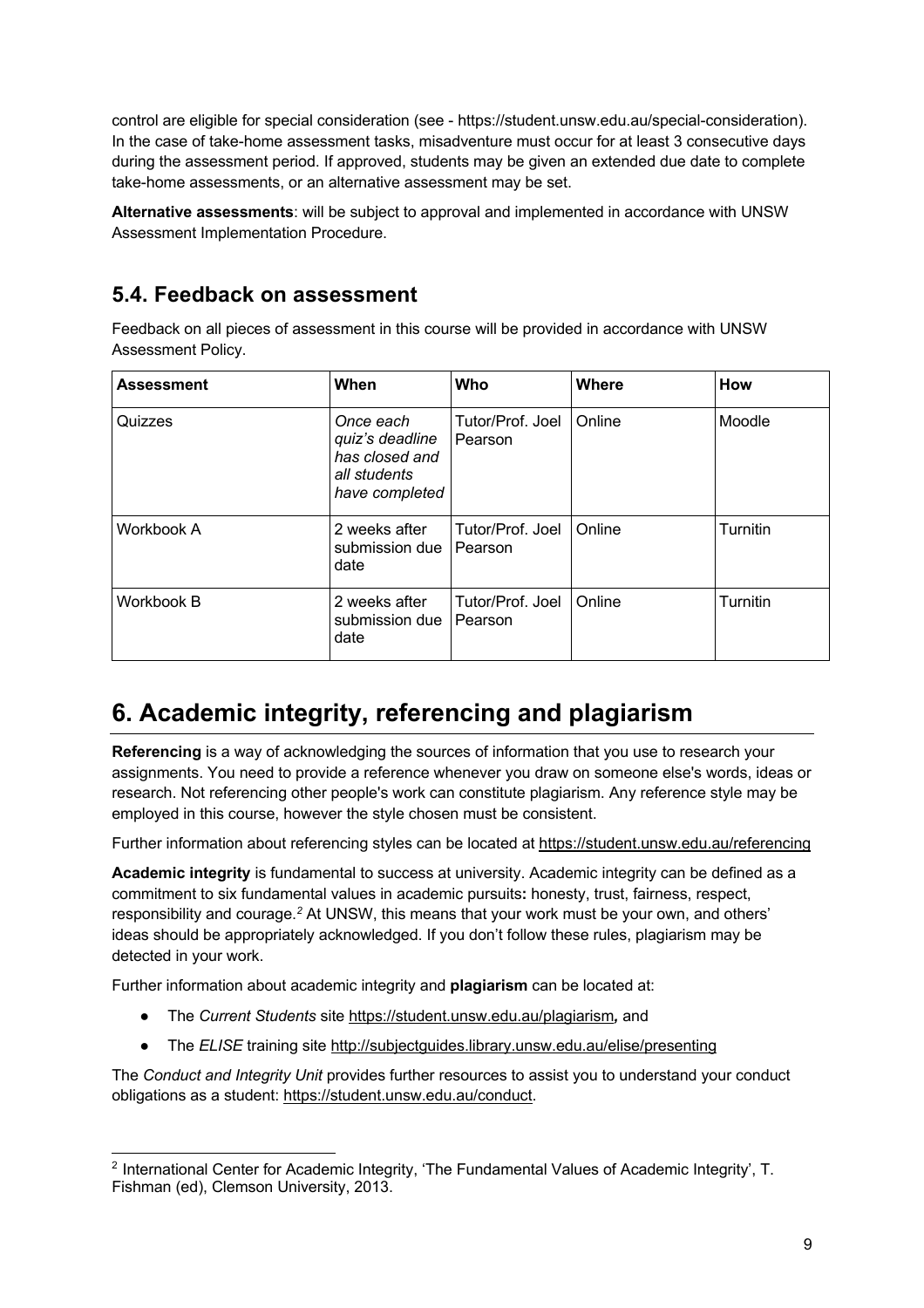# **7. Readings and resources**

| <b>TEXTBOOKS</b>                            | There is no prescribed textbook for this course.                                                                                                                                                                                                                                                                                                                                  |
|---------------------------------------------|-----------------------------------------------------------------------------------------------------------------------------------------------------------------------------------------------------------------------------------------------------------------------------------------------------------------------------------------------------------------------------------|
|                                             | The following texts are recommended for further reading, especially for<br>those that plan to work in human centred design, UX, service design, or a<br>strategy-related field. Some are free, and earlier editions of some can be<br>found in the library.                                                                                                                       |
|                                             | Weinschenk, S. (2011). 100 things every designer needs to know about people.<br>Pearson Education.                                                                                                                                                                                                                                                                                |
|                                             | Norman, D. (2013). The design of everyday things: Revised and expanded<br>edition. Basic books.                                                                                                                                                                                                                                                                                   |
|                                             | IDEO.org (2015). The Field Guide to Human-Centered Design.<br>https://www.designkit.org//resources/1                                                                                                                                                                                                                                                                              |
|                                             | Eagleman, D., & Brandt, A. (2017). The runaway species: How human creativity<br>remakes the world. Catapult.                                                                                                                                                                                                                                                                      |
|                                             | Medina, J. (2011). Brain rules: 12 principles for surviving and thriving at work,<br>home, and school. ReadHowYouWant.com.                                                                                                                                                                                                                                                        |
| <b>COURSE</b><br><b>MANUAL</b>              | There is no course manual, but there is a general Guide for Psychology Students<br>located at: http://www.psy.unsw.edu.au/current-students/student-guide                                                                                                                                                                                                                          |
| <b>REQUIRED</b><br><b>READINGS</b>          | Optional readings will be posted on Moodle, and are intended to accompany<br>lectures for some weeks. Use these to deepen your knowledge and get a better<br>understanding of practices and psychological principles that underpin human-<br>centred design. You will not be assessed on the content of these readings.                                                           |
| <b>RECOMMENDED</b><br><b>INTERNET SITES</b> | Internet sites relevant to topics may be posted on Moodle.                                                                                                                                                                                                                                                                                                                        |
|                                             | In addition, you should be aware of policies regarding your behaviour at the<br>university. Familiarize yourself with the following: Student Code of Conduct,<br>UNSW's policy concerning academic honesty, UNSW Anti-racism policy<br>statement, UNSW Equity and Diversity policy statement, UNSW Equal opportunity<br>in education policy statement, and the UNSW email policy. |

# **8. Administrative matters**

#### **What is Turnitin?**

Turnitin is a checking database which reviews your work and compares it to an international collection of books, journals, Internet pages and other student's assignments. The database checks referencing and whether you have copied something from another student, resource, or off the Internet.